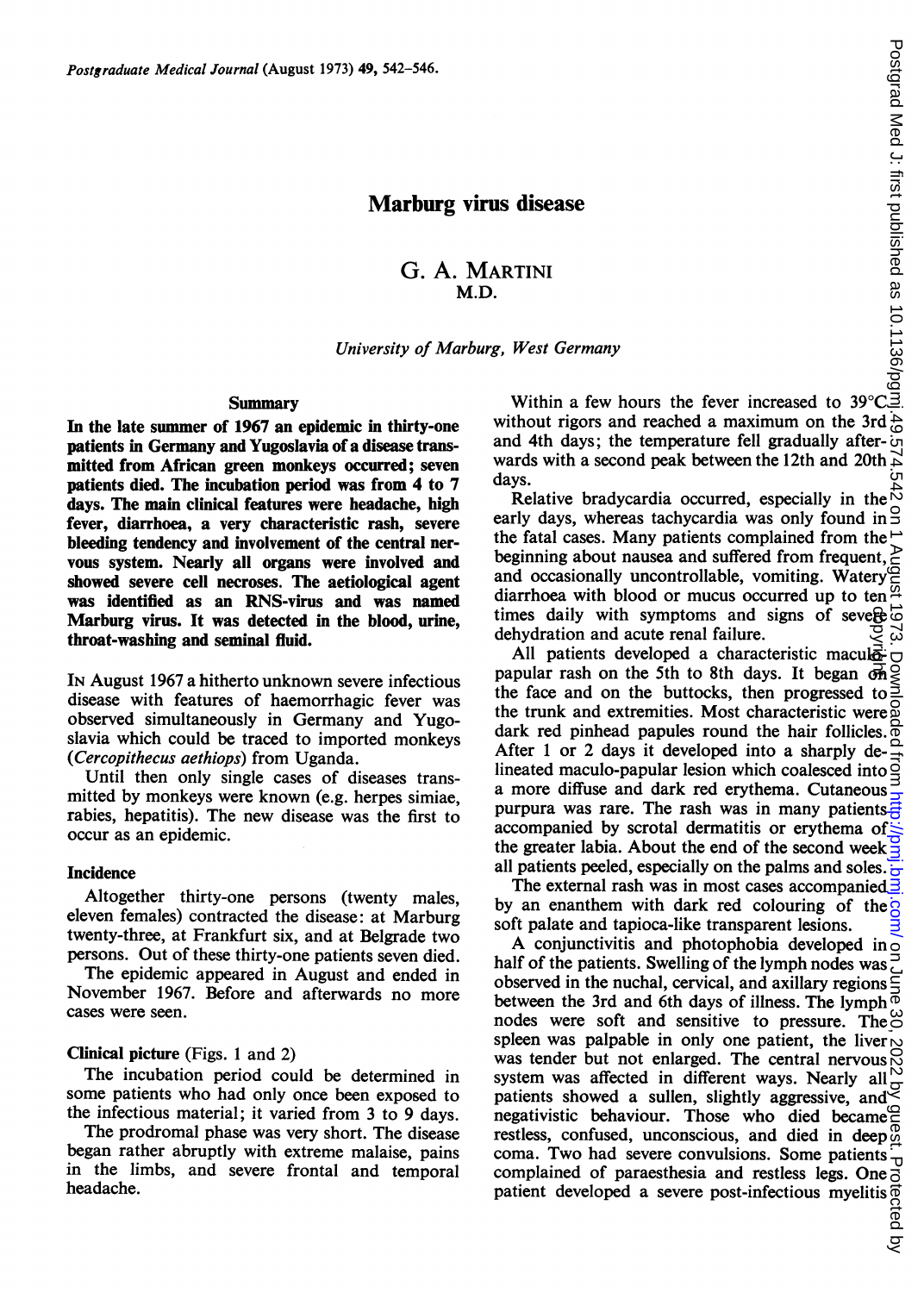

FIG. 1. Incidence and duration of main signs and symptoms. Height of curves in top part is determined by the number of patients with listed symptom on a given day. For SGOT, WBC and platelet counts, the figure indicates how many patients had reached maximal or minimal levels on the stated day. (Courtesy of the Editor, Deutsche medizinische Wochenschrift.)

with a Landry-type of paralysis with albuminocellular dissociation in the cerebrospinal fluid (Guillain-Barre syndrome). One patient became psychotic several weeks after the acute illness.

About half of the patients exhibited marked haemorrhagic diathesis with spontaneous bleeding from the nose, gingiva and gastro-intestinal tract, and haematuria. The women had genital bleeding. At the sites of injections and needle punctures severe bleeding occurred.

The pancreas was affected in several patients as shown by the increased serum amylase values.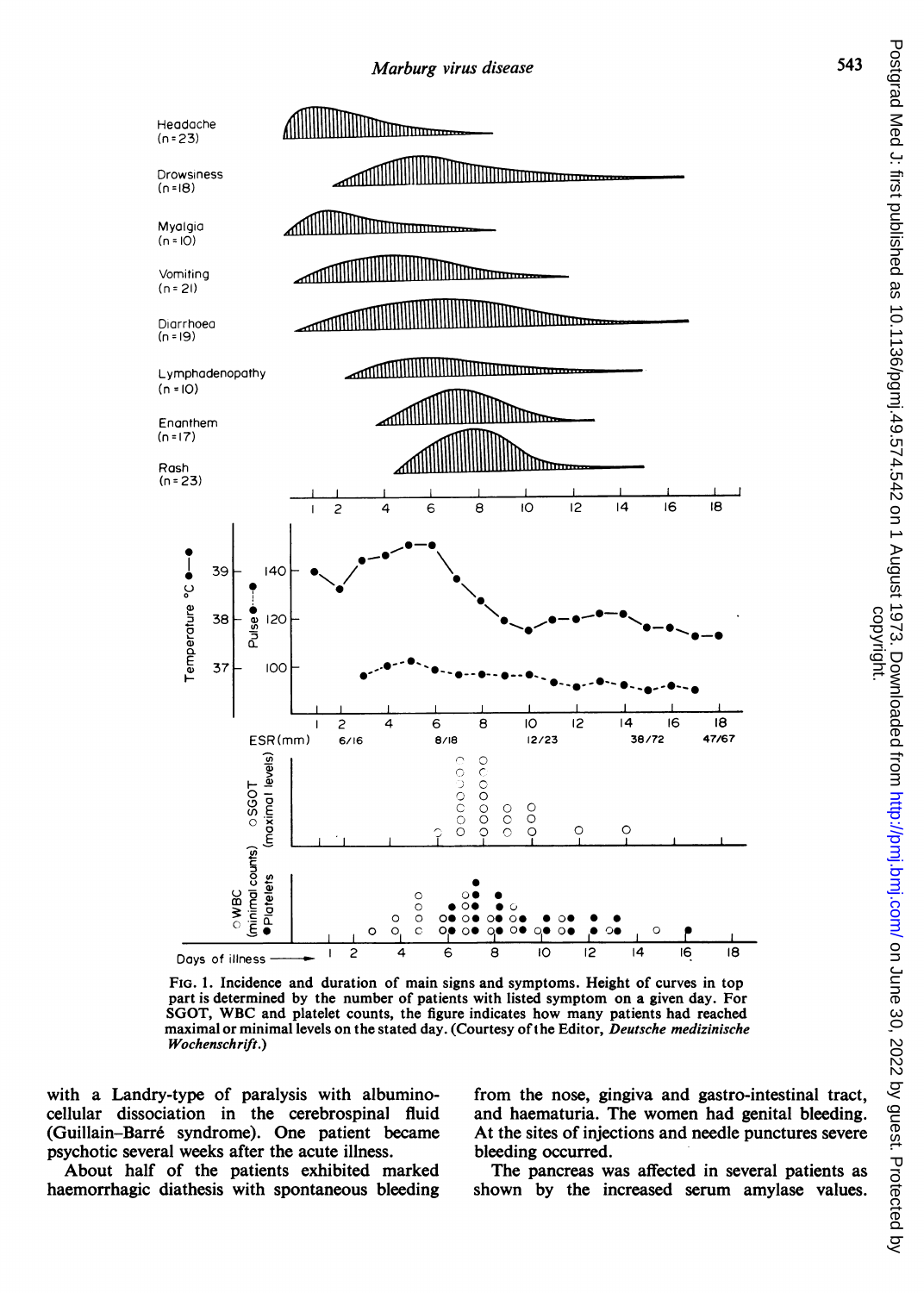

FIG. 2. Incidence of symptoms and signs. (Courtesy of the Editor, Deutsche medizinische Wochenschrift.)

Nearly all patients had signs of severe hepatocellular damage with an extreme increase of the transaminase levels. Neither jaundice nor true hepatic failure developed. In the electrocardiogram alterations compatible with diffuse myocarditis and disturbances of cardiac rhythm were seen. In many patients cardiac failure developed. Nearly all of the patients who died had severe kidney involvement with acute renal failure. Those who survived had longer periods of polyuria. The haemopoetic system was severely damaged in nearly all patients as could be recognized by marked leukopenia and severe thrombocytopenia.

### Course of the disease

The illness lasted 15-20 days. In some cases there was a relapse. Five patients showed a further increase of serum transaminase at this time with an increased temperature. The convalescent period was very drawn out. There were disturbances of the autonomic nervous system with exhaustion and increased perspiration. Some of the patients had a considerable loss of hair and complained of tenderness of the liver and alcohol intolerance. Unilateral testicular atrophy was observed in five patients. Some had reduced libido and potency and oligospermia; the ketosteroid levels were normal. Three women were delivered of four healthy babies with no signs of disease.

### Laboratory findings

The erythrocyte sedimentation rate rarely exceeded the upper normal range. The haematologic changes apart from leukopenia and thrombocytopenia were characterised by a shift to the left in the granulocytes with up to  $40\%$  stab cells, promyelo-, metamyelo- and myelocytes. This shift to the left was accompanied by the appearance of so-called degenerative granulocytes and Pelger-like cells. There was a marked increase of atypical lymphocytes,

plasma cells, immunoblasts and so-called pyronino-phil blast cells, up to <sup>15</sup> % of the total count. Bone marrow puncture showed an elevated number of immature megakariocytes. All patients developed severe thrombocytopenia with sometimes less than  $10,000/\text{mm}^3$ . At the same time the thrombin time was. prolonged, indicating consumptive coagulopathy $\in$ In none of ten patients in whom the prothrombing time, partial thromboplastin time and fibrinogend were measured did the alterations and plasma<sub>n</sub> coagulation factors explain the severe haemorrhagic $\bar{c}$ diathesis.

The extreme increase of serum transaminases and other liver enzymes reflected the severe hepato- $\frac{\omega}{\Omega}$ cellular damage. In four of the five patients who died the transaminases increased up to 3000-6000 U/I $\overline{5}$ The relation between SGOT and SGPT was  $7:1.1$ The maximum increase was between the 7th and  $_{\text{on}}^{\text{C}}$ 8th days, with a second peak around the 35th day. in three patients. The bilirubin was only slightly, increased in some patients with anuria. The creatining and urea were elevated in those patients who dieders with renal failure. The total serum protein decreased with renal failure. The total serum protein decreased markedly in several patients.

The other complications included broncho $\ddot{\theta}$ pneumonia (five cases), leg oedema (five cases) $\bar{\mu}$ orchitis (three cases), post-infectious myelitis (one, case), and psychosis (one case). orchitis (three cases), post-infectious myentis (objections), and psychosis (one case).<br>  $\frac{35}{2}$ <br>
Pathology

 on June 30, 2022 by guest. Protected by <http://pmj.bmj.com/> Postgrad Med J: first published as 10.1136/pgmj.49.574.542 on 1 August 1973. Downloaded from In nearly all organs areas of focal necrosis withouth much inflammatory reaction were seen. They were particularly obvious in the liver, in the lymphatic system, in the spleen, in the testicles and ovaries, and in the pancreas. In addition the lymphatic $\exists$ tissue showed plasmacellular, monocytoidal transformation. Together with the areas of necrosis so $\frac{1}{2}$ called basophilic bodies were noticed near the necrotic cells or as inclusion bodies in parenchymal cells. Those patients who died showed glial nodule encephalitis in all areas of the brain and serious parenchymal damage of the kidneys with definitesigns of tubular insufficiency and haemorrhagic diathesis in all organs. aunc

# **Diagnosis**

**iagnosis**<br>Laboratory methods included the direct isolation of the agent in the blood, organ tissues, throat washings, urine and semen (Fig. 3). Virus antigeno was made visible by means of immuno-fluorescence. Direct electron microscopic demonstration of the virus was possible after centrifugation of serum on to carrier films.

The morphology of the Marburg virus is most unusual. It differs in size and shape from most known

i bert ζÓ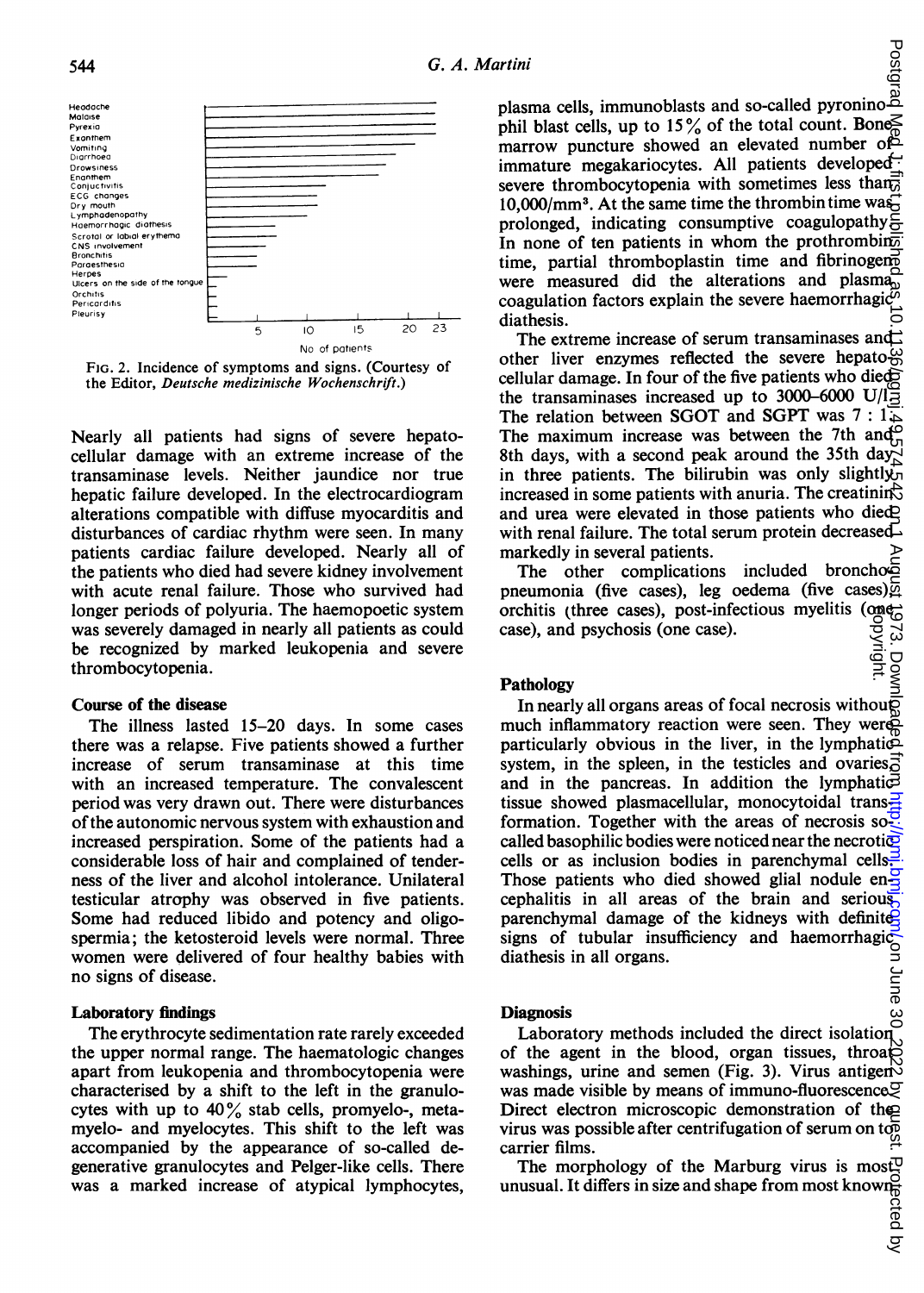

FIG. 3. Onset of Marburg virus disease in thirty-one patients. (Courtesy of Professor Siegert, Marburg, and Springer Verlag, Heidelberg.)

viruses. The mean length is about 665 nm. It shares certain similarities with other viruses (plant viruses, Rabies, Egtred virus of rainbow trout).

A complement fixing antibody test using <sup>a</sup> cell culture antigen from infected Vero carrier cells is highly specific.

### Epidemiology

There were four groups of infection (Fig. 4). The first and largest group consisted of persons who had direct contact with blood and organs of monkeys imported from Uganda. The second group consisted of laboratory workers who had contact with simian organs or cell culture material. The third group contracted the infection from other patients' blood.



### Days of disease

FIG. 4. Isolation of the virus from blood, urine, throat washing and liver biopsy material. (Courtesy of Professor Siegert, Marburg.)

Exposure in the household and family surroundings remained without consequences. In one woman a venereal way of transmission was the most probable, since her husband was found to excrete the Marburg virus in his semen.

The simultaneous outbreak of the disease in Marburg, Frankfurt and Belgrade was traced to common imported monkeys of the species Cercopithecus *aethiops* from Uganda. These monkeys were flown because of the Near East crisis, to Germany and Yugoslavia via London, where they were kept at the airport together with other animals. Seroepidemiologic studies using a complement-fixing antibody test seemed to suggest a high percentage of positive reactions in monkeys from Uganda and from other areas. These results could not be confirmed by other authors using a more specific method. The reservoir and method of distribution of the Marburg virus are still unknown. Intrathoracic multiplication of the virus was possible in Aedes aegypti.

### Treatment

The therapy was symptomatic. Antibiotics were used prophylactically against secondary bacterial infections. Acute renal failure was treated according to standard rules including peritoneal dialysis. Low sodium human albumin was infused in patients with hypoproteinaemia, and electrolytes and fluid supplemented. The most difficult problem was the treatment of the haemorrhagic diathesis. Fresh blood thrombocyte concentrates, fibrinogen, e-aminocaproic acid, vitamin K and the French preparation PPSB (Prothrombin, Proconvertin, Stuart-factor and antihaemophilicglobin B) were given. The latter proved to be the most efficient.

545